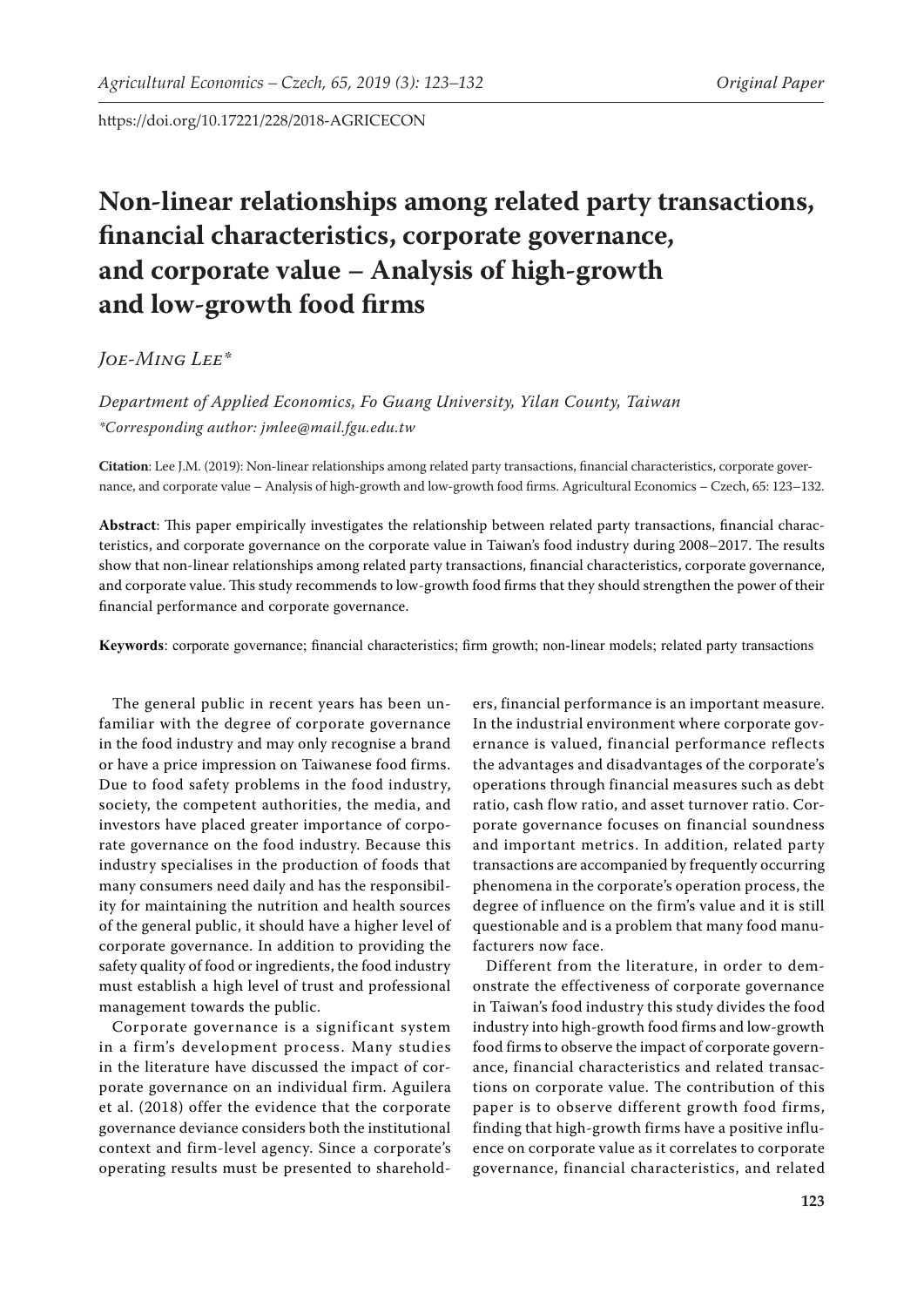party transactions. We note that low-growth food firms should strengthen their corporate governance and corporate finance. In addition to promoting food products that they sell, this study also observes the corporate governance of food firms in order to establish an objective trust relationship between consumers and food firms.

# **LITERATURE REVIEW**

This study examines the differences in corporate governance, financial characteristics, and related party transactions exhibited by high-growth and low-growth food firms. Through these differences, we empirically analyse the impacts of corporate governance, financial characteristics, and related party transactions on corporate value and any nonlinear relationships.

### **Corporate governance and corporate value**

Mutlu et al. (2017) offer evidence that good corporate governance principles advocating board independence and managerial incentives are indeed associated with better firm performance. Owusu and Weir (2018) show that smaller board size and the presence of audit and remuneration committees decrease agency costs and also find that higher managerial and institutional ownership reduces agency costs. Singh et al. (2018) present that board size, number of board committees, and ownership concentration are positively linked with high organisational performance, and that board independence and chief executive officer (CEO) duality display a negative relationship.

Hypothesis 1. The relationship between corporate governance and corporate value has a non-linear relationship by firm growth threshold.

## **Related party transaction and corporate value**

Licht (2018) reports that the regulation of related party transactions is the most important yardstick for the quality of corporate governance systems. It is a thorny issue because it is widely documented

# <https://doi.org/10.17221/228/2018>-AGRICECON

that corporate insiders abuse related party transactions for their own benefit. Kohlbeck et al. (2018) find that firms are more likely to enter into the regulation of related parties and that the firm value premium declines. Furthermore, all regulations of related parties are not the same, because the declining value premium is only associated with directors, officers, and major shareholders. Yung and Long (2009) show that supervisors' stock pledged ratio and the percentage of sales related to party transactions are done through pressure, opportunity, and rationalisation.

Hypothesis 2. The relationship between related party transactions and corporate value has a non-linear relationship by firm growth threshold.

### **Financial characteristics and corporate value**

Azad et al. (2018) support that debtors' turnover, the quick ratio, the current ratio, and fixed asset turnover have impacts on firms' profitability. Das (2018) present that cash flow ratios help financial users get relevant information about financial resources for a specific time period. Cook et al. (2018) find that operating lease expenses are the major driver of firm returns. McConnell and Servaes (1995) investigate the relation between corporate value, leverage, and equity ownership, noting that low-growth firms' corporate value is positively correlated with leverage, whereas high-growth firms' corporate value is negatively correlated with leverage.

Hypothesis 3. The relationship between financial characteristics and corporate value has a non-linear relationship by firm growth threshold.

# **METHODOLOGY**

#### **Model basics**

The model by Aguilera et al. (2018) and McConnell and Servaes (1995) is derived from the conventional theory and employs panel data to estimate the impacts of related party transactions, financial characteristics, and corporate governance on corporate value $^1$ . I construct the first equation as follows (Equation 1):

$$
\ln CV_{it} = b_{1i} \ln RS_{it} + b_{2i} \ln RP_{it} + b_{3i} \ln FT_{it} + b_{4i} \ln FEE_{it} + b_{5i} \ln CASH_{it} + b_{6i} \ln DEBT_{it} + b_{7i} \ln MH_{it} ++ b_{8i} \ln DM_{it} + b_{9i} \ln DL_{it} + b_{10i} \ln BQH_{it} + b_{11i} \ln SE_{it} + b_{12i} \ln EPS_{it} + e_{it}
$$
\n(1)

 $^{\rm 1}$ This study sets up panels on quarterly data frequencies and takes the data from Taiwan Economic Journal databases (TEJ 2018).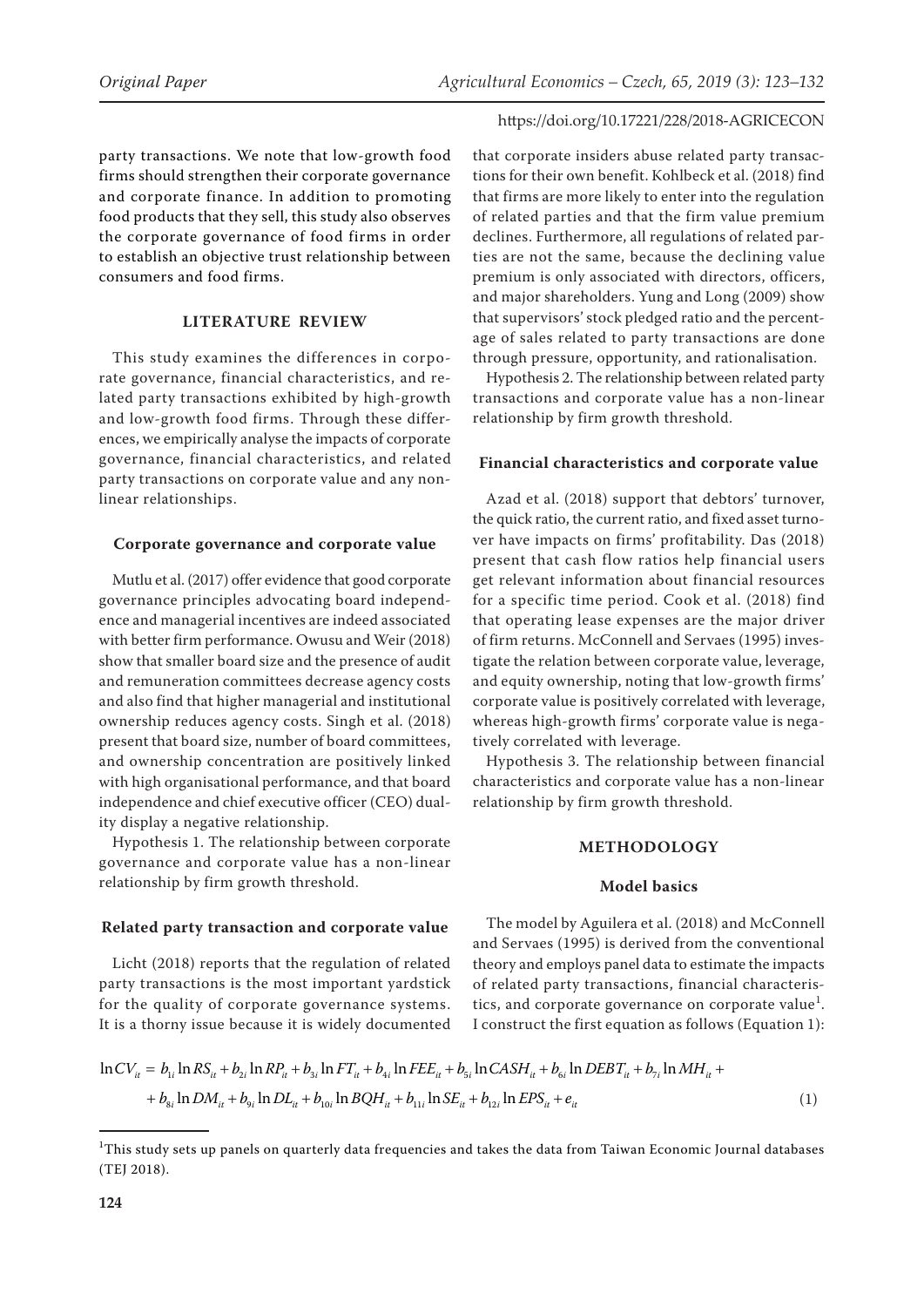In Equation 1,  $CV_{it}$  is Tobin's Q;  $RS_{it}$  is related party transaction sales;  $RP_{it}$  is related party transaction purchases;  $FT_{it}$  is fixed asset turnover;  $FEE_{it}$  is operating expense ratio;  $CASH_{it}$  is the cash flow ratio;  $DEBT_{it}$  is the debt ratio;  $MH_{it}$  is the manager shareholding ratio;  $DM_{it}$  is the director and concurrent manager ratio;  $DL_{it}$  is directors' collateralized shares;  $BQH_{it}$  is the largest shareholder ratio;  $SE_{it}$  is scale; and  $EPS_{it}$  is earnings per share (Table 1).

#### **Panel non-linear model**

According to McConnell and Servaes (1995), this study uses *EPS* as the threshold variable for highgrowth and low-growth firms and models a non-linear<sup>2</sup> relationship between related party transactions, finan-

cial characteristics, and corporate governance on corporate value, expressing the log equation as follows.

H<sub>1</sub>. The relationship between corporate governance and corporate value has a non-linear relationship by firm growth threshold.

$$
\ln CV_{it} = b_{1i} \ln RS_{it} + b_{2i} \ln RP_{it} + b_{3i} \ln SE_{it} + e_{it} +
$$
  
+ 
$$
[b_{1i} \ln RS_{it} + b_{2i} \ln RI_{it} + b_{3i} \ln SE_{it}] g(EPSq_{it}; g, c) + e_{it}(2)
$$

where  $CV_{it}$  is Tobin's Q; parameter γ determines the speed and smoothness of the transition; and *c* is the threshold value.

 $H<sub>2</sub>$ . The relationship between related party transactions and corporate value has a non-linear relationship by firm growth threshold.

| Variable                                      | Description                                                                                                 | Theoretical<br>predicted sign |  |
|-----------------------------------------------|-------------------------------------------------------------------------------------------------------------|-------------------------------|--|
| Dependent variable                            |                                                                                                             |                               |  |
| Corporate value $(CV)$                        | ratio of a firm's market value to its asset replacement costs                                               |                               |  |
| Related party transaction variables           |                                                                                                             |                               |  |
| Related party transactions as sales (RS)      | sales transaction object belonging to firm party relations                                                  |                               |  |
| Related party transactions as purchase $(RP)$ | purchase transaction object belonging to firm party relations                                               |                               |  |
| Financial characteristic variables            |                                                                                                             |                               |  |
| Fixed asset turnover (FT)                     | ratio of the firm's net sales revenue to the average net value<br>of fixed assets                           | $^{+}$                        |  |
| Operating expense ratio (FEE)                 | proportion of the expenses incurred in doing business activi-<br>ties in operating income                   |                               |  |
| Cash flow rate (CASH)                         | ability of companies to obtain enough cash to pay off debts<br>through operations                           | $^{+}$                        |  |
| Debt ratio (DEBT)                             | ratio of total debt to total assets                                                                         |                               |  |
| Corporate governance variables                |                                                                                                             |                               |  |
| Manager shareholding ratio (MH)               | internal corporate managers' shareholding ratio                                                             | $^{+}$                        |  |
| Director and concurrent manager ratio (DM)    | number of directors who serve as internal managers<br>of the firm as a percentage of all directors          | $+/-$                         |  |
| Directors' collateralized shares (DL)         | pledged shares of directors over total shareholdings of directors                                           |                               |  |
| Largest shareholder ratio (BQH)               | shareholder who holds more than 10% of shares.<br>but does not hold the position of director and supervisor | $+/-$                         |  |
| <b>Control variable</b>                       |                                                                                                             |                               |  |
| Scale (SE)                                    | total assets are used as the scale proxy variable                                                           | $+/-$                         |  |
| <b>Threshold variable</b>                     |                                                                                                             |                               |  |
| Earnings per share (EPS)                      | firm growth is the proxy variable                                                                           | $^+$                          |  |

Table 1. Main variable descriptions

Source: authors' own calculations based on data provided by the Taiwan Economic Journal (TEJ 2018)

<sup>2</sup> See Gonzalez et al. (2005) for more details and the maximum number of transition functions, for which the model automatically determines the optimal number. The slope parameters and location parameters of the transition function and the slope parameters in each regime for all explicative variables are estimated by non-linear least squares (NLS).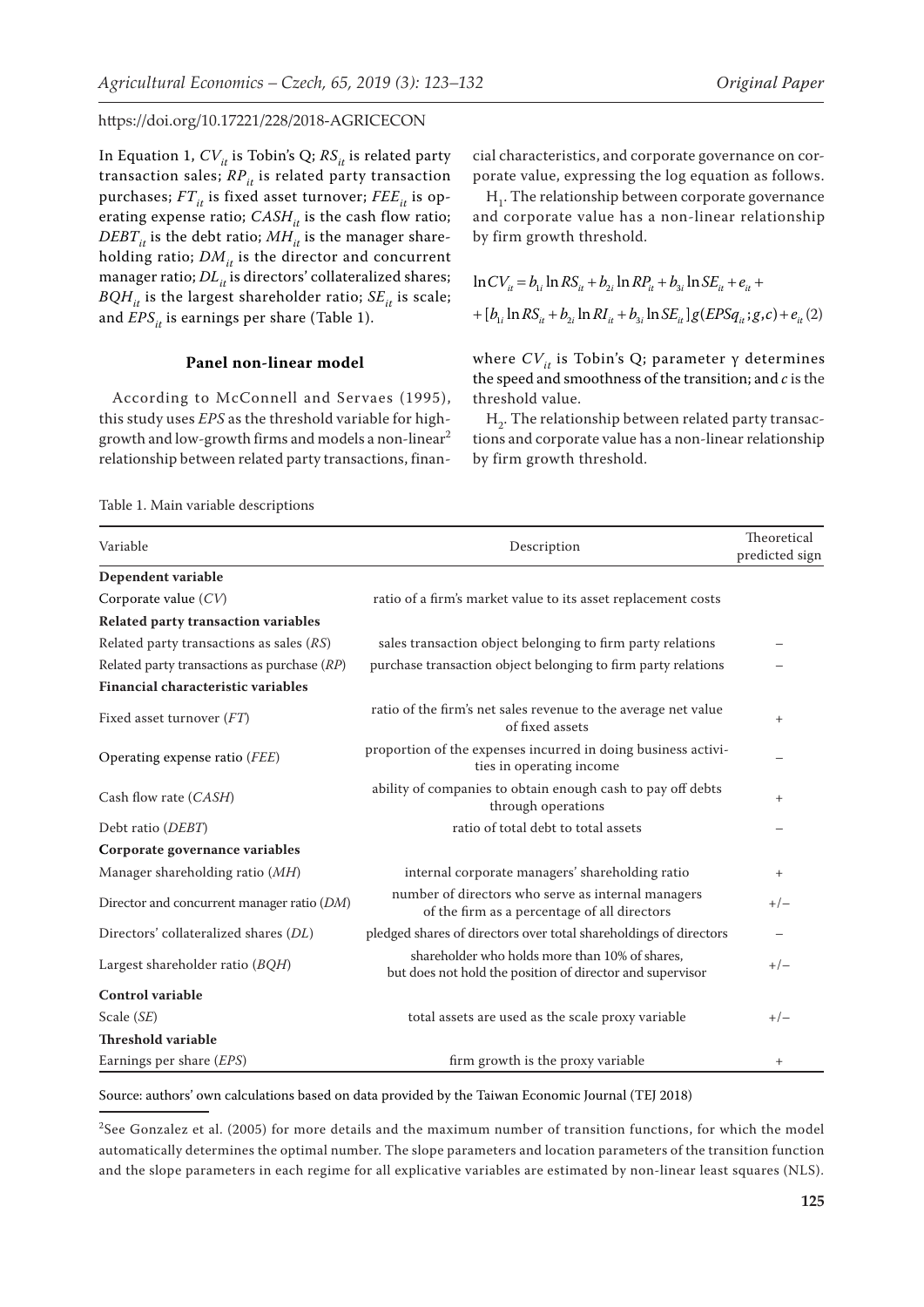$$
\ln CV_{it} = b_{1i} \ln FT_{it} + b_{2i} \ln FEE_{it} + b_{3i} \ln CASH_{it} + b_{4i} \ln DEBT_{it} + b_{5i} \ln SE_{it} + e_{it} +
$$
  
+ 
$$
[b_{1i} \ln FT_{it} + b_{2i} \ln FEE_{it} + b_{3i} \ln CASH_{it} + b_{4i} \ln DEBT_{it} + b_{5i} \ln SE_{it}] g(EPSq_{it}; g, c) + e_{it}
$$
 (3)

$$
\ln CV_{it} = b_{1i} \ln MH_{it} + b_{2i} \ln DM_{it} + b_{3i} \ln DL_{it} + b_{4i} \ln BQH_{it} + b_{5i} \ln SE_{it} + e_{it} ++ [b_{1i} \ln MH_{it} + b_{2i} \ln DM_{it} + b_{3i} \ln DL_{it} + b_{4i} \ln BQH_{it} + b_{5i} \ln SE_{it}] g(EPSq_{it}; g, c) + e_{it}
$$
\n(4)

 $H<sub>3</sub>$ . The relationship between financial characteristics and corporate value has a non-linear relationship by firm growth threshold.

This paper investigates the relationship between related party transactions, financial characteristics, and corporate governance on the corporate value in Taiwan's food industry and provides new evidence on the non-linear impacts under high-growth and low-growth food firms. This paper follows Schiavo and Vaona (2007) and uses a non-parametric and semiparametric instrumental variable estimator to assess the non-linearities between inflation and economic growth. Omay and Kan (2010) uses the panel smooth transition model (PSTR model) to re-examine the threshold effects in the inflation-growth nexus with a cross-sectionally dependent non-linear panel of six industrialised economies covering the period 1972–2005. This important issue calls for further investigation in parallel to the theoretical improvements in nonlinear estimation techniques. Once the transition variable and form of the transition function are selected, the PSTR models can be estimated by using non-linear least squares (NLLS). The optimisation algorithm can be disburdened by using good starting values.

This paper estimates Equations 2–4 using the panel approach that considers both food industry *i* and year *t*, with  $\varepsilon_{it}$  representing the fixed effects, deterministic trends, and error terms, respectively. Transition function *g*( $q_{ii}$ ; γ, *c*) is a continuous function of the observable variable  $q_{it}$  and is normalised to be bounded between 0 and 1. These extreme values are associated with regression coefficients  $\beta_0$  and  $\beta_0 + \beta_1$ . The transition function is a logistic specification, shown as:

$$
g(q_{i,t}; g, c) = \left(1 + \exp\left(-g \prod_{j=1}^{m} (q_{i,t} - c_j)\right)\right)^{-1}
$$
  
with  $\gamma > 0$  and  $c_1 \le c_2 \le \cdots \le c_m$  (5)

We conclude that the relationship between related party transactions, financial characteristics, and corporate governance on corporate value is non-linear. Therefore, we employ a non-linear model to estimate that relationship, after carefully choosing between

the PESTR (panel exponential smooth transition regression) and PLSTR (panel logistic smooth transition regression) family of models. The non-linear effect is represented by a continuum of parameters between two extreme regimes. We utilise the linearity test and the test of the choice between PESTR and PLSTR, where the problem is to identify the number of transition functions. The Fisher LM test (LMF) is generally used on the no remaining non-linearity test.

## **EMPIRICAL RESULTS**

#### **Descriptive statistics**

Table 2 lists the *EPS* statistics, in which the minimum (–7.630), maximum (14.260), and mean (0.921) show that growth in the food industry is heterogeneous among individual firms. The operating mechanism of food firms includes financial characteristics, related person transactions, or corporate governance, which then feed back to the firm's value as a different effect.

The statistical values of related party transactions as sales (*RS*) have a minimum (0.000) and a maximum (97.340). The values of related party transactions as purchases (*RP*) also have a minimum (0.000) and a maximum (44.850), indicating that the trading behaviour of the related party transactions is not universal, with wide differences of them in the food industry.

In terms of corporate governance, large shareholder holdings (*BQH*) have a minimum (2.280) and a maximum (67.740), while managers holding shares (*MH*) also have a minimum (0.000) and a maximum (8.340). These shareholding structures are different in the food industry, indicating that food firms' corporate governance practices and professional performance are still not consistent with the market's perception.

Table 2 shows that related party transactions are negatively related to related party transactions as sales (*RS*) (–0.028) and related party transactions as purchases (*RP*) (–0.073). In terms of financial characteristics, the fixed asset turnover rate (*FT*) (0.399) is positively correlated with corporate value, and the debt ratio (*DEBT*) is negatively correlated with corpo-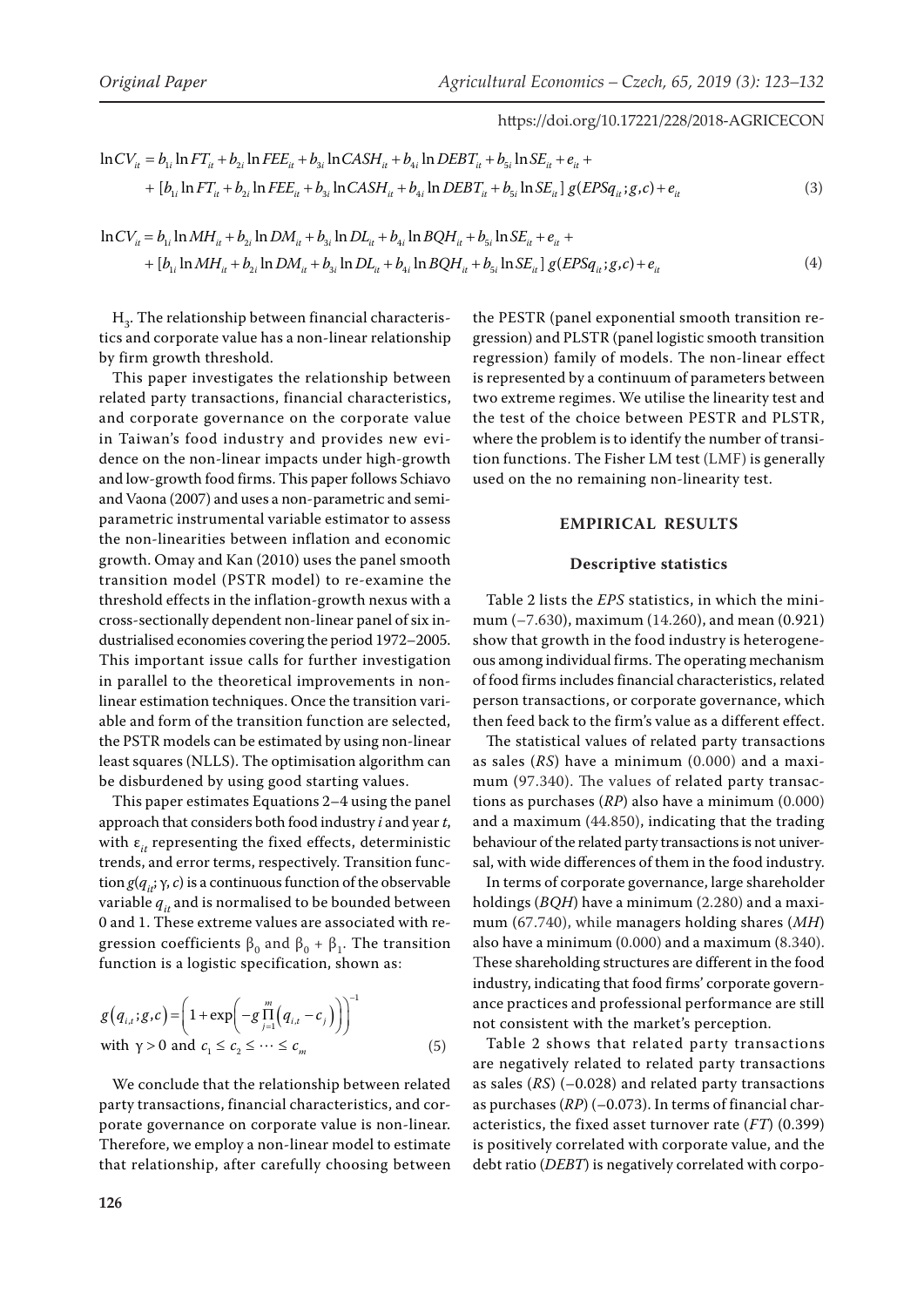|                        | CV (A)   | RS(B)    | RP(C)                                                                       | $FT(\mathbb{D})$               | FEE (E)  | $CASH$ $(F)$                                                                                                                                                                                                                                                                                                                                                   | DEBT <sub>(G)</sub> | MH(H)                    | DM(I)    | DL(J)                    | BOH(K)   | SE(L)                    | EPS <sub>(M)</sub>       |
|------------------------|----------|----------|-----------------------------------------------------------------------------|--------------------------------|----------|----------------------------------------------------------------------------------------------------------------------------------------------------------------------------------------------------------------------------------------------------------------------------------------------------------------------------------------------------------------|---------------------|--------------------------|----------|--------------------------|----------|--------------------------|--------------------------|
| Correlations           |          |          |                                                                             |                                |          |                                                                                                                                                                                                                                                                                                                                                                |                     |                          |          |                          |          |                          |                          |
| $\mathfrak{D}$         |          |          |                                                                             | $\overline{1}$                 |          |                                                                                                                                                                                                                                                                                                                                                                |                     |                          |          |                          |          |                          |                          |
| $\widehat{\Xi}$        | $-0.028$ |          |                                                                             |                                |          |                                                                                                                                                                                                                                                                                                                                                                |                     |                          |          |                          |          |                          |                          |
| ପ୍ର                    | $-0.073$ | 0.336    |                                                                             | $\begin{array}{c} \end{array}$ |          |                                                                                                                                                                                                                                                                                                                                                                |                     |                          |          |                          |          |                          |                          |
| ê                      | 0.399    | $-0.030$ | 0.057                                                                       |                                |          |                                                                                                                                                                                                                                                                                                                                                                |                     |                          |          | $\overline{\phantom{a}}$ |          |                          |                          |
| 田                      | 0.053    | $-0.193$ | 0.080                                                                       | $-0.395$                       |          | $\overline{\phantom{a}}$                                                                                                                                                                                                                                                                                                                                       |                     |                          |          | $\overline{\phantom{a}}$ |          |                          |                          |
| E)                     | 0.050    | $-0.082$ | $-0.072$                                                                    | 0.019                          | 0.060    |                                                                                                                                                                                                                                                                                                                                                                | I                   |                          |          | H                        | т        | ı                        | H                        |
| $\widehat{\mathbb{G}}$ | $-0.181$ | $-0.100$ | 0.097                                                                       | $-0.129$                       | 0.034    | $-0.159$                                                                                                                                                                                                                                                                                                                                                       |                     | $\overline{\phantom{a}}$ |          | H                        | т        | H                        |                          |
| E                      | $-0.128$ | $-0.076$ | $-0.119$                                                                    | $-0.032$                       | $-0.207$ | 0.027                                                                                                                                                                                                                                                                                                                                                          | 0.031               |                          | T        | T                        | T        | т                        | I                        |
| $\ominus$              | $-0.033$ | $-0.023$ | 0.005                                                                       | $-0.027$                       | $-0.099$ | $-0.038$                                                                                                                                                                                                                                                                                                                                                       | $-0.219$            | 0.368                    |          | T                        | T        | T                        | $\overline{\phantom{a}}$ |
| $\ominus$              | $-0.120$ | $-0.111$ | 0.126                                                                       | $-0.181$                       | 0.111    | $-0.025$                                                                                                                                                                                                                                                                                                                                                       | 0.299               | 0.139                    | 0.081    |                          | I        | $\overline{\phantom{a}}$ | $\overline{\phantom{a}}$ |
| $\mathfrak{D}$         | 0.200    | 0.389    | $-0.025$                                                                    | $-0.135$                       | $-0.042$ | $-0.091$                                                                                                                                                                                                                                                                                                                                                       | $-0.041$            | 0.001                    | 0.029    | 0.016                    |          | T                        |                          |
| $\ominus$              | $-0.178$ | $-0.292$ | $-0.010$                                                                    | $-0.121$                       | 0.124    | $-0.001$                                                                                                                                                                                                                                                                                                                                                       | 0.486               | $-0.011$                 | $-0.288$ | 0.069                    | $-0.370$ |                          |                          |
| $\widehat{\Xi}$        | 0.294    | $-0.168$ | $-0.069$                                                                    | 73<br>$\overline{0}$           | 0.073    | 0.208                                                                                                                                                                                                                                                                                                                                                          | $-0.014$            | $-0.021$                 | $-0.119$ | $-0.066$                 | $-0.167$ | 0.235                    |                          |
| Descriptive statistics |          |          |                                                                             |                                |          |                                                                                                                                                                                                                                                                                                                                                                |                     |                          |          |                          |          |                          |                          |
| Mean                   | 1.183    | 8.422    | 2.530                                                                       | 4.523                          | 17.60    | 16.499                                                                                                                                                                                                                                                                                                                                                         | 39.414              | 24.679                   | 0.705    | 11.287                   | 24.709   | 15.720                   | 0.921                    |
| Median                 | 0.950    | 1.595    | 0.870                                                                       | 2.570                          | 15.475   | 11.555                                                                                                                                                                                                                                                                                                                                                         | 39.390              | 20.00                    | 0.060    | 4.270                    | 21.390   | 15.730                   | 0.650                    |
| Maximum                | 3.950    | 97.340   | 44.850                                                                      | 49.190                         | 81.480   | 868.950                                                                                                                                                                                                                                                                                                                                                        | 90.490              | 66.670                   | 8.340    | 73.440                   | 67.740   | 19.842                   | 14.260                   |
| Minimum                | 0.290    | 0.000    | 0.000                                                                       | 0.230                          | 2.270    | $-715.040$                                                                                                                                                                                                                                                                                                                                                     | 1.500               | 0.000                    | 0.000    | 0.000                    | 2.280    | 13.120                   | $-7.630$                 |
| deviation<br>Standard  | 0.635    | 19.345   | 5.039                                                                       | 5.978                          | 11.689   | 60.102                                                                                                                                                                                                                                                                                                                                                         | 17.529              | 14.926                   | 1.244    | 15.110                   | 13.574   | 1.310                    | 1.289                    |
| Skewness               | 1.885    | 3.656    | 4.371                                                                       | 3.677                          | 0.962    | 0.848                                                                                                                                                                                                                                                                                                                                                          | 0.091               | 0.376                    | 2.610    | 1.450                    | 1.011    | 0.775                    | 1.504                    |
| Kurtosis               | 6.466    | 16.139   | 28.738                                                                      | 18.434                         | 4.040    | 93.287                                                                                                                                                                                                                                                                                                                                                         | 2.275               | 2.638                    | 10.348   | 4.646                    | 3.786    | 4.259                    | 18.867                   |
| Jarque-Bera            | 1047.640 | 9026.696 | 29 493.93                                                                   | 11667.590                      | 191.080  | 325 512.100                                                                                                                                                                                                                                                                                                                                                    | 22.261              | 27.907                   | 3243.680 | 444.156                  | 187.950  | 159.301                  | 10411.220                |
|                        |          |          | $BQH$ – largest shareholder ratio; $SE$ – scale; $EPS$ – earnings per share |                                |          | probability = 0.000; CV – corporate value; RS – related party transactions as sales; RP – related party transactions as purchase; FT – fixed asset turnover; FEE – operating ex-<br>pense ratio; CASH - cash flow rate; DEBT - debt ratio; MH - manager shareholding ratio; DM - director and concurrent manager ratio; DL - directors' collateralized shares; |                     |                          |          |                          |          |                          |                          |
|                        |          |          | Source: authors' own calculations based on data provided                    |                                |          | by the Taiwan Economic Journal (TEJ 2018)                                                                                                                                                                                                                                                                                                                      |                     |                          |          |                          |          |                          |                          |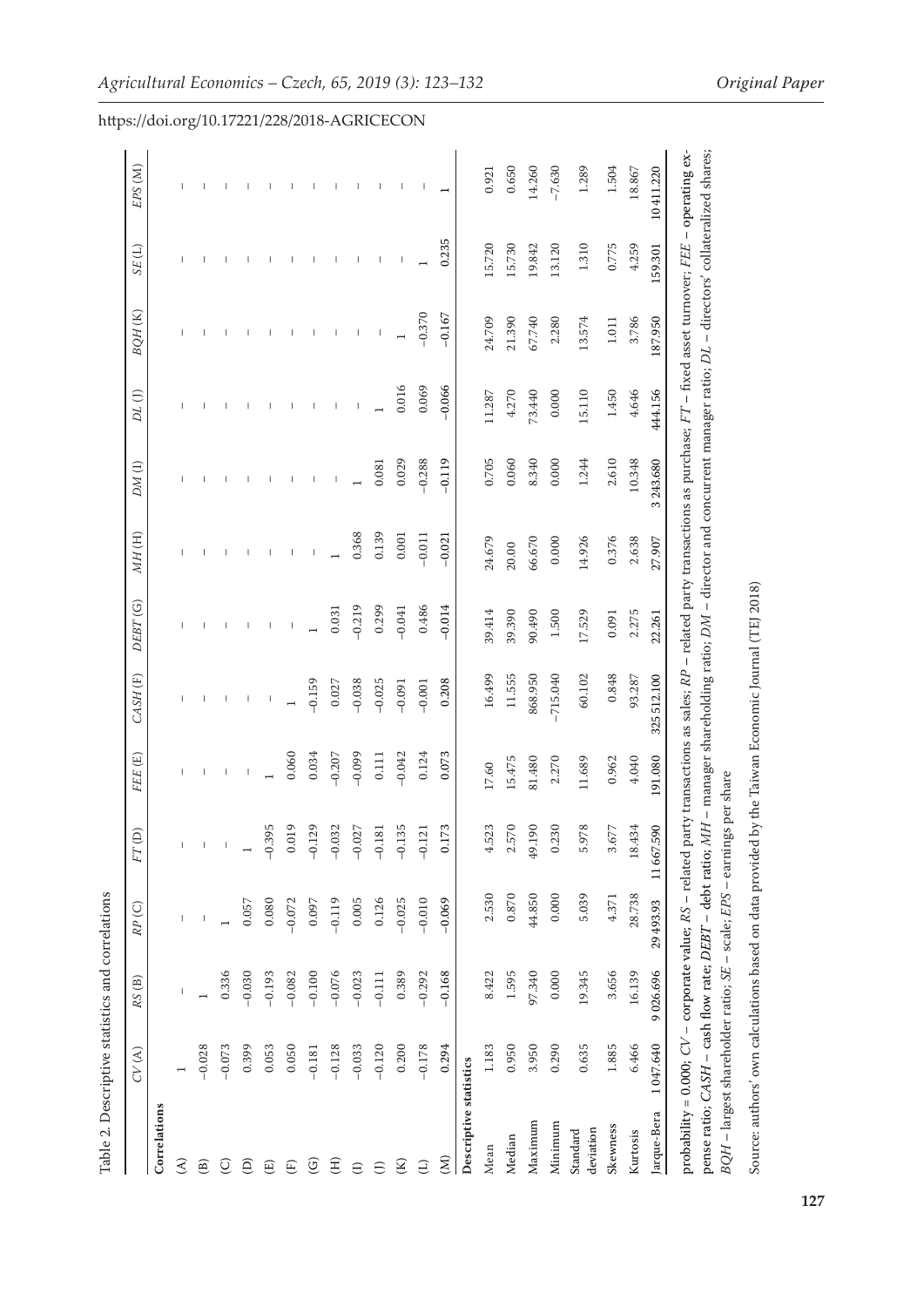rate value (–0.181). In terms of corporate governance, large shareholder holdings (*BQH*) are positively correlated with corporate value (0.200). Directors' collateralised shares (*DL*) are negatively correlated with corporate value  $(-0.120)$ , indicating that these shares have a negative effect on corporate value. Food firms' *EPS* is negatively related to related party transactions.

# **Panel least squares results**

Table 3 shows that the fixed effect is a suitable model for use herein. This study finds that related party transactions as sales (*RS*) (–0.015) and related party

Table 3. Panel least squares results

transactions as purchases (*RP*) (0.010) are negatively related to corporate value. This means the relationship between related party transactions and corporate value is negative. Food firms thus need to formulate measures and regulations for the improvement of related party transactions.

In terms of financial characteristics, there is a negative relationship between cash flow (*CASH*) and corporate value (–0.0004). Food firms implicitly have a great need to improve their cash flow management mechanism. In addition, the debt ratio has a significantly negative relationship with the operating expense ratio and corporate value. There is a significantly

|                          | Model type                                  |                |                             |                              |                              |                |  |
|--------------------------|---------------------------------------------|----------------|-----------------------------|------------------------------|------------------------------|----------------|--|
| Variables                | pool regression model                       |                | cross-section fixed effects |                              | cross-section random effects |                |  |
|                          | coefficient                                 | standard error | coefficient                 | standard error               | coefficient                  | standard error |  |
| $\cal C$                 | $1.026***$                                  | 0.277          | $-4.439***$                 | 0.783                        | $-1.967***$                  | 0.646          |  |
|                          | Related party transaction variables         |                |                             |                              |                              |                |  |
| RS                       | $-0.001***$                                 | 0.001          | $-0.015***$                 | 0.005                        | $-0.006**$                   | 0.003          |  |
| RP                       | $-0.009***$                                 | 0.003          | $-0.010***$                 | 0.003                        | $-0.011***$                  | 0.003          |  |
|                          | Financial characteristic variables          |                |                             |                              |                              |                |  |
| FT                       | $0.049***$                                  | 0.003          | $0.013***$                  | 0.003                        | $0.016***$                   | 0.003          |  |
| <b>FEE</b>               | $0.012***$                                  | 0.001          | $-0.026***$                 | 0.002                        | $-0.022***$                  | 0.002          |  |
| CASH                     | $-0.0001$                                   | 0.0002         | $-0.0004*$                  | 0.0001                       | $-0.0004***$                 | 0.0001         |  |
| <b>DEBT</b>              | $-0.002***$                                 | 0.001          | $-0.008***$                 | 0.001                        | $-0.006***$                  | 0.001          |  |
|                          | Corporate governance variables              |                |                             |                              |                              |                |  |
| M <sub>H</sub>           | $0.039***$                                  | 0.014          | $0.154***$                  | 0.017                        | $0.146***$                   | 0.016          |  |
| DM                       | 0.0006                                      | 0.001          | 0.001                       | 0.001                        | 0.0006                       | 0.001          |  |
| DL                       | $-0.0004$                                   | 0.001          | $-0.0008$                   | 0.001                        | $-0.001$                     | 0.0009         |  |
| BQH                      | $0.014***$                                  | 0.001          | $0.005***$                  | 0.001                        | $0.006***$                   | 0.001          |  |
| <b>Control variable</b>  |                                             |                |                             |                              |                              |                |  |
| SE                       | $-0.037***$                                 | 0.016          | $0.411***$                  | 0.051                        | $0.237***$                   | 0.041          |  |
| Threshold variable       |                                             |                |                             |                              |                              |                |  |
| <b>EPS</b>               | 0.124378***                                 | 0.013          | 0.014                       | 0.010                        | $0.024***$                   | 0.010          |  |
| <b>Effects</b> test      |                                             |                |                             |                              |                              |                |  |
| Cross-section F          |                                             |                |                             | 72.865; $p$ -value = 0.0000  |                              |                |  |
| Cross-section chi-square |                                             |                |                             | 992.410; $p$ -value = 0.0000 |                              |                |  |
|                          | Correlated random effects - Hausman test    |                |                             |                              |                              |                |  |
| Cross-section random     |                                             |                |                             | 66.954; $p$ -value = 0.0000  |                              |                |  |
|                          | Suitable model: cross-section fixed effects |                |                             |                              |                              |                |  |

\*, \*\*, and \*\*\* denote 10, 5, and 1% significance levels, respectively; *C* – constant; *RS* – related party transactions as sales; *RP* – related party transactions as purchase; *FT* – fixed asset turnover; *FEE* – operating expense ratio; *CASH* – cash flow rate; *DEBT* – debt ratio; *MH* – manager shareholding ratio; *DM* – director and concurrent manager ratio; *DL* – directors' collateralized shares; *BQH* – largest shareholder ratio; *SE* – scale; *EPS* – earnings per share

Source: computed by this study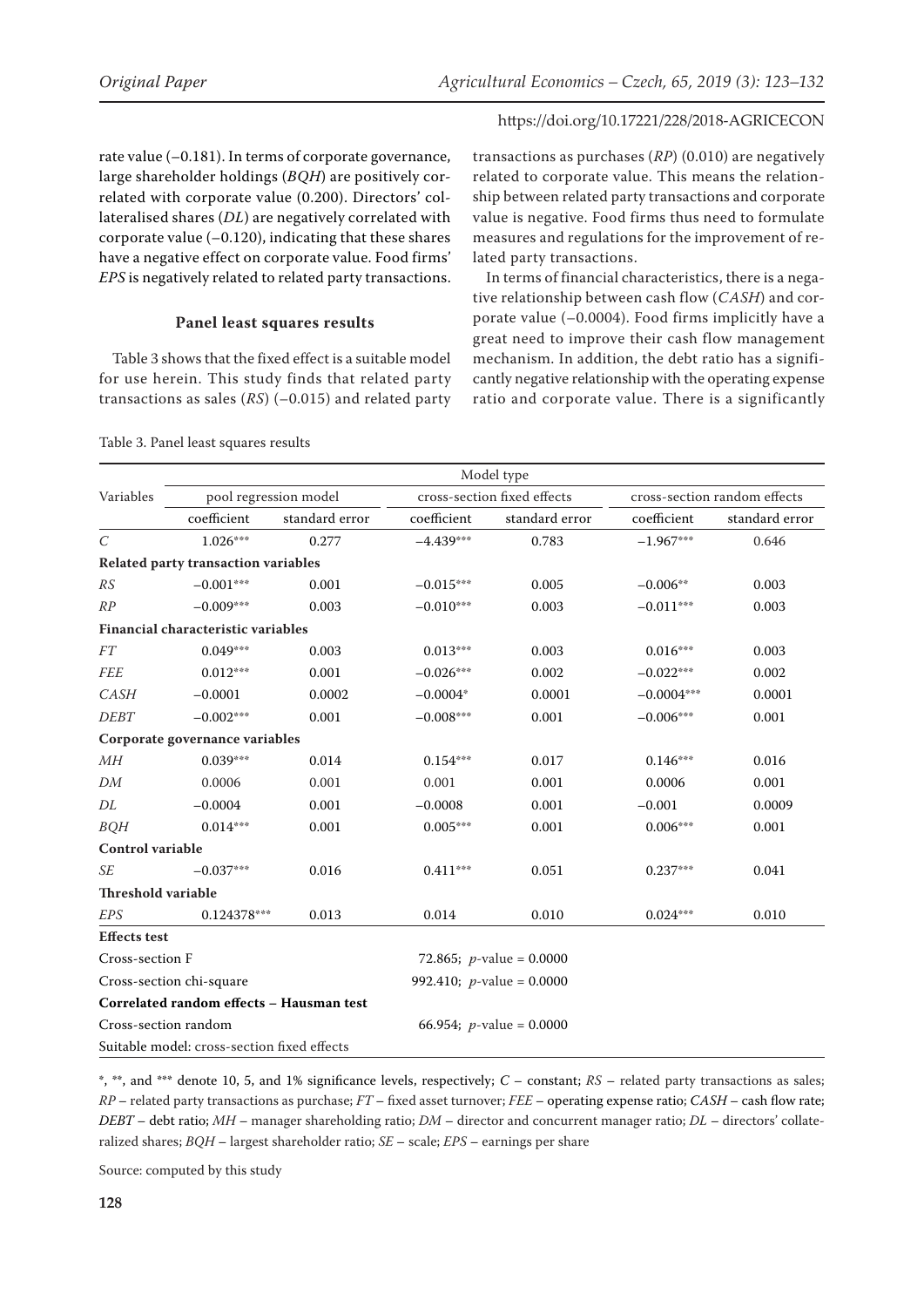positive relationship between fixed asset turnover and corporate value.

There is a significantly positive relationship between large shareholder holdings (*BQH*) and corporate value (0.005). This indicates that the shareholdings of large shareholders contribute to their firm's value. Therefore, we confirm that corporate governance is positive for the development of the food industry.

## **Panel non-linear model test**

This study discusses the non-linear relationship between related party transactions, financial characteristics, corporate governance, and corporate value, and uses *EPS* as a threshold for separating high-growth food firms and low-threshold food firms. I test the hypothesis of no remaining non-linearity, whenever *m* = 2 or *m* = 3, and take one transition function. In this case, there are two transition functions, with Tables 4–6 reporting the results.

Table 4 shows that the relationship between related party transactions and corporate value exhibit a structural change in both high-growth and lowgrowth firms. It belongs to the high-growth food firm, related party transactions as sales (*RS*) have a significantly positive relationship with corporate value (0.0204), indicating that high-growth food firms have a professional management mechanism for the sales of related party transactions. On the contrary, low-growth food firms' sales of related party transac-

tions (*RS*) have a significantly negative relationship with corporate value  $(-0.0102)$ , indicating that these firms should have strong management over such related party transactions. However, related party transactions as purchases (*RP*) have a significantly negative relationship with corporate value in both low and high-growth food firms. This study thus reminds food firms to avoid relationships that exude conflicts of interest with stakeholders and to consider the most professional and sustainable strategy for corporate value.

Table 5 discusses the relationship between food firms' financial characteristics and corporate value. For high-growth food firms, we find that their fixed asset turnover ratio (*FT*) (0.0477) and cash flow ratio (*CASH*) (0.0006) have a significantly positive relationship with corporate value, indicating that such firms have good financial performance. Finding that the operating expense ratio and the debt ratio have a non-significant relationship with corporate value. Conversely, low-growth food firms have a significantly negative relationship with corporate value, both in terms of cash flow ratio (*CASH*) (–0.0008), operating expenses (*FEE*) (–0.0303), and debt ratios (*DEBT*) (–0.0105). This study thus reminds low-growth food firms to establish a professional management model for financial performance and financial leverage in order to turn into high-growth food firms.

Table 6 notes that managers holding shares (*MH*) have a significantly positive relationship with corporate

Table 4. Panel non-linear model results of relationship transaction and corporate value

|                            | Firm type                            |                                                                                     |                                          |                   |  |  |
|----------------------------|--------------------------------------|-------------------------------------------------------------------------------------|------------------------------------------|-------------------|--|--|
| Variables                  |                                      | low-growth firms                                                                    |                                          | high-growth firms |  |  |
|                            | coefficient                          | standard error                                                                      | coefficient                              | standard error    |  |  |
| RS                         | $-0.0102***$                         | 0.0051                                                                              | $0.0204***$                              | 0.0078            |  |  |
| RP                         | $-0.0088***$                         | 0.0021                                                                              | $0.0804***$                              | 0.0083            |  |  |
| SE                         | $0.2511***$                          | 0.0710                                                                              | $0.2573***$                              | 0.0019            |  |  |
|                            |                                      | $H_0$ : linear model; $H_1$ : non-linear model with at least one threshold variable |                                          |                   |  |  |
| Wald tests (LM)            |                                      |                                                                                     | $W = 67.496$ ; <i>p</i> -value = 0.000   |                   |  |  |
| Fisher tests (LMF)         |                                      |                                                                                     | $F = 7.790;$ p-value = 0.000             |                   |  |  |
| LRT tests (LRT)            |                                      |                                                                                     | $LRT = 69.991$ ; <i>p</i> -value = 0.000 |                   |  |  |
|                            | <b>Estimated location parameters</b> |                                                                                     | 0.905                                    |                   |  |  |
| Estimated slope parameters |                                      |                                                                                     | 11.519                                   |                   |  |  |
| <b>RSS</b>                 |                                      |                                                                                     | 114.54                                   |                   |  |  |

\*, \*\*, and \*\*\* denote 10, 5, and 1% significance levels, respectively; *RS* – party transaction sales ; *RP* – party transaction purchases; *SE* – scale; RSS – residual sum of squares

Source: computed by this study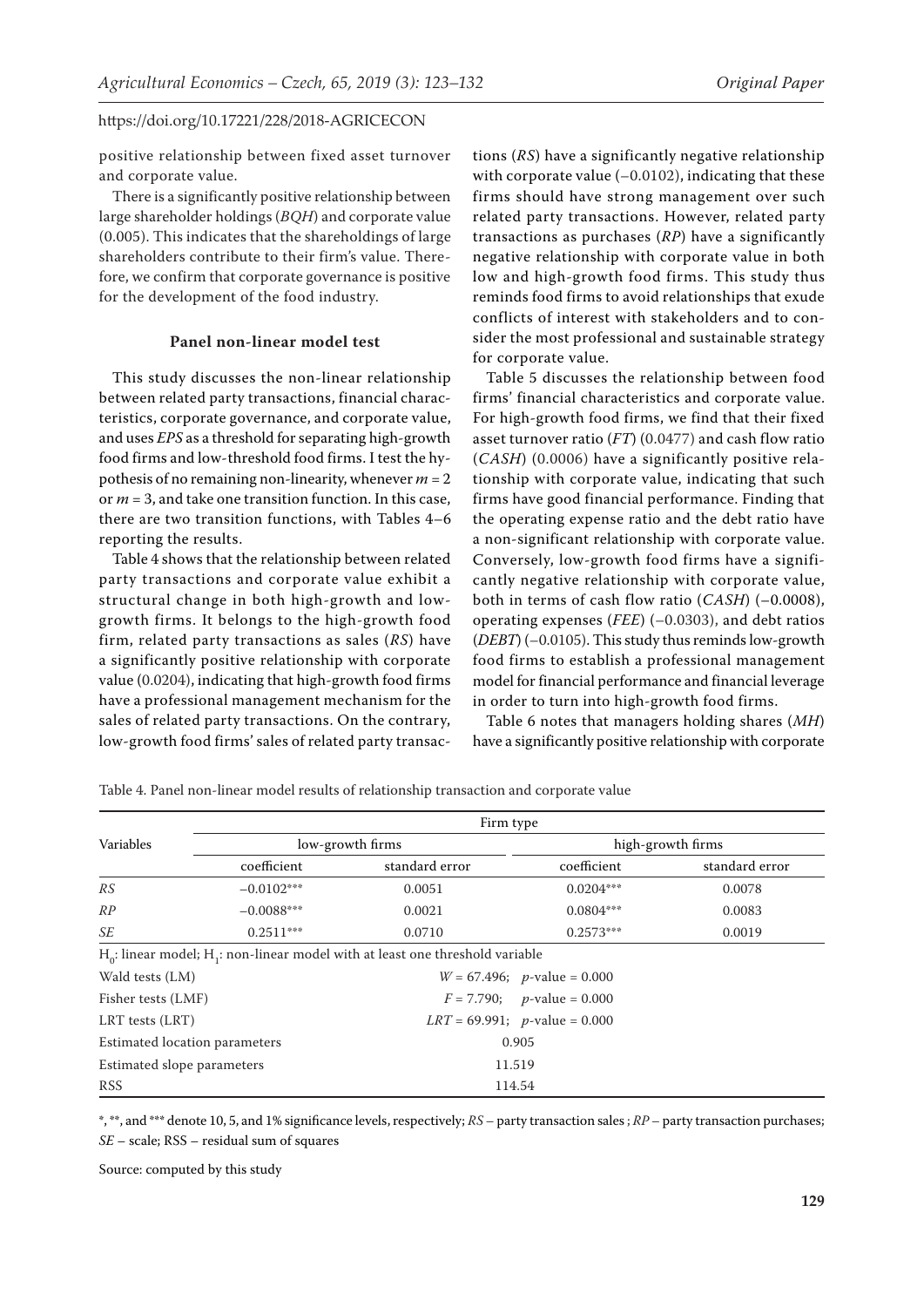|                               |              |                                                                                     | Firm type                                |                |  |
|-------------------------------|--------------|-------------------------------------------------------------------------------------|------------------------------------------|----------------|--|
| Variables                     |              | low-growth firms                                                                    | high-growth firms                        |                |  |
|                               | coefficient  | standard error                                                                      | coefficient                              | standard error |  |
| FT.                           | 0.0109       | 0.0076                                                                              | $0.0477***$                              | 0.0081         |  |
| <i>FEE</i>                    | $-0.0303***$ | 0.0046                                                                              | 0.0804                                   | 0.0037         |  |
| <b>CASH</b>                   | $-0.0008***$ | 0.0003                                                                              | $0.0006***$                              | 0.0005         |  |
| <b>DEBT</b>                   | $-0.0105***$ | 0.0032                                                                              | $-0.0127$                                | 0.0021         |  |
| SE                            | $0.5023***$  | 0.0784                                                                              | 0.5049                                   | 0.0075         |  |
|                               |              | $H_0$ : linear model; $H_1$ : non-linear model with at least one threshold variable |                                          |                |  |
| Wald Tests (LM)               |              |                                                                                     | $W = 73.073$ ; <i>p</i> -value = 0.000   |                |  |
| Fisher Tests (LMF)            |              |                                                                                     | $F = 5.059$ ; <i>p</i> -value = 0.000    |                |  |
| LRT Tests (LRT)               |              |                                                                                     | $LRT = 76.007$ ; <i>p</i> -value = 0.000 |                |  |
| Estimated location parameters |              |                                                                                     | 0.4469                                   |                |  |
| Estimated slope parameters    |              |                                                                                     | 8.2565                                   |                |  |
| <b>RSS</b>                    |              |                                                                                     | 93.521                                   |                |  |

Table 5. Panel non-linear model results of financial characteristics and corporate value

\*, \*\*, and \*\*\* denote 10, 5, and 1% significance levels, respectively; *FT* – fixed asset turnover; *FEE* – operating expense ratio; *CASH –* cash flow rate; *DEBT* – debt ratio; *SE* – scale; RSS – residual sum of squares

Source: computed by this study

value (0.1505). Directors' collateralised shares (*DL*) have a significantly negative relationship with corporate value (–0.0124), indicating that high-growth food firms follow the proper corporate governance philosophy and promote a professional equity structure.

This study conversely finds that low-growth food manufacturers, regardless of managers holding shares (*MH*) or directors' collateralised shares (*DL*), run contrary to the impacts of high-growth food firms' features on corporate governance. This study re-

Table 6. Panel non-linear model results of corporate governance and corporate value

|                                      |             | Firm type                                                                           |                                         |                |  |  |
|--------------------------------------|-------------|-------------------------------------------------------------------------------------|-----------------------------------------|----------------|--|--|
| Variables                            |             | low-growth firms                                                                    | high-growth firms                       |                |  |  |
|                                      | coefficient | standard error                                                                      | coefficient                             | standard error |  |  |
| ΜH                                   | $-0.7845**$ | 0.1021                                                                              | $0.1505***$                             | 0.1530         |  |  |
| DM                                   | $0.0363***$ | 0.0072                                                                              | $-0.018***$                             | 0.0103         |  |  |
| DL                                   | $0.0264***$ | 0.0088                                                                              | $-0.0124***$                            | 0.0130         |  |  |
| <b>BQH</b>                           | $0.0329***$ | 0.0107                                                                              | $-0.0084***$                            | 0.0166         |  |  |
| SE                                   | 0.0396      | 0.0702                                                                              | $0.2126***$                             | 0.0313         |  |  |
|                                      |             | $H_0$ : linear model; $H_1$ : non-linear model with at least one threshold variable |                                         |                |  |  |
| Wald Tests (LM)                      |             |                                                                                     | $W = 102.273$ ; <i>p</i> -value = 0.000 |                |  |  |
| Fisher Tests (LMF)                   |             |                                                                                     | $F = 7.322$ ; <i>p</i> -value = 0.000   |                |  |  |
| LRT Tests (LRT)                      |             | $LRT = 108.148$ ; <i>p</i> -value = 0.000                                           |                                         |                |  |  |
| <b>Estimated location parameters</b> |             |                                                                                     | $-1.742$                                |                |  |  |
| Estimated slope parameters           |             |                                                                                     | 0.325                                   |                |  |  |
| RSS                                  |             |                                                                                     | 95.433                                  |                |  |  |

\*, \*\*, and \*\*\* denote 10, 5, and 1% significance levels, respectively; *MH* – manager shareholding ratio; *DM* – director and concurrent manager ratio; *DL* – directors' collateralized shares; *BQH* – largest shareholder ratio; *SE* – scale; RSS – residual sum of squares

Source: computed by this study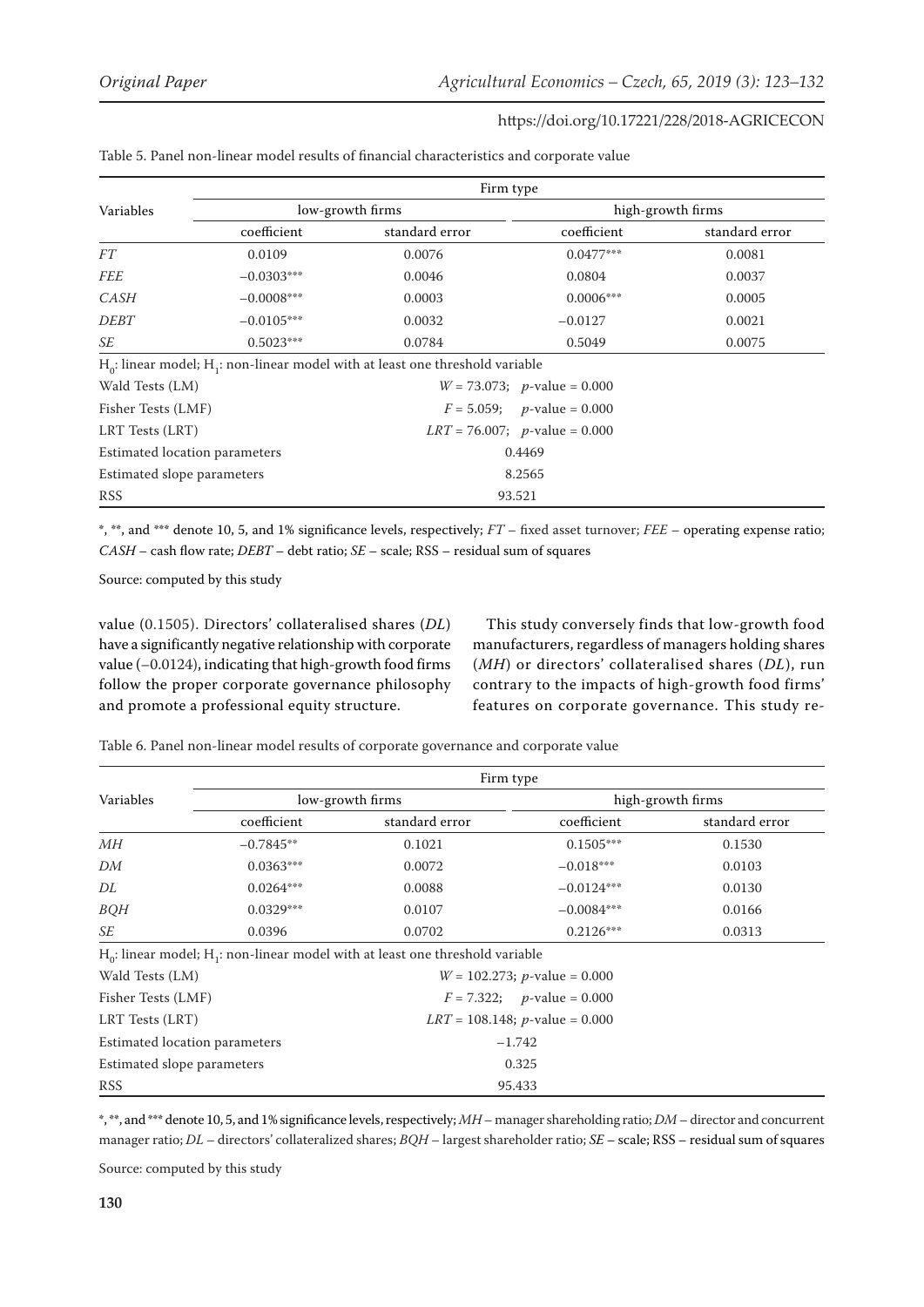minds low-growth firms to introduce professionalism in their corporate governance. In particular, the food industry has very important social responsibilities, and hence establishing professional corporate governance will enable the industry to gain the trust and brand value of the public. This paper empirically finds that corporate governance is an important cornerstone of food industry development. From the empirical results, corporate governance has a major impact on corporate performance in this industry, because it requires better corporate governance standards than other industries, as food safety is related to the health of the general public. Therefore, food firms' organisation and internal control measures must continue to develop.

#### **CONCLUSION**

This paper examines the non-linear relationships among related party transactions, financial characteristics, corporate governance, and corporate value, using a panel of 30 Taiwanese food firms during 2008–2017. According to the results of the panel non-linear models, the relationships among these four factors in the food industry are non-linear.

The results of the panel least squares indicate that the fixed effect model is the most suitable one for this industry. This model finds that related party transactions, financial characteristics, and corporate governance have an impact on corporate value, offering strong evidence that corporate governance in Taiwan's food industry requires important and professional management performance.

According to the results of the panel non-linear models, for high-growth food firms, the manager's shareholding ratio has a significantly positive relationship with corporate value, while directors' collateralised shares have a significantly negative relationship with corporate value. This means that high-growth firms promote a high level of corporate governance. However, for low-growth food manufacturers, the relationship between low corporate governance and corporate value is exactly the opposite of that of high-growth food firms.

In terms of financial performance, high-growth food firms are indeed better than low-growth food firms, implying that the latter should pursue professional financial performance in order to turn into high-growth food firms. In addition, related party transactions show that the relationship between corporate value and the management mechanism of such transactions is better in high-growth food firms than in low-growth food firms. On the whole, food industry firms still need to avoid engaging in a large number of related party transactions before they have installed a professional relationship management system. The empirical results present that low-growth food firms lack strong corporate governance, and this is also an essential factor in the difference between the two groups of firms. More urgently, a necessary strategy is for high-growth food firms to improve their corporate governance system.

This study finally reminds low-growth food firms to become better and more positively involved in professional management, improve their financial characteristics, and strengthen corporate governance. In particular, the food industry has high standards of social responsibility. Management performance in this aspect is more important to investors and the social public. The establishment of a professional business attitude and brand value is thus indispensable for becoming a high-growth food firm. In the future, this study will extend the discussion to cover the relationship between market concentration and stock return volatility in the food industry.

#### **REFERENCES**

- Aguilera R.V., Judge W.Q., Terjesen S.A. (2018): Corporate governance deviance. Academy of Management Review, 43: 87–109.
- Azad A.M.S., Raza A., Zaidi S.S.Z. (2018): Empirical relationship between operational efficiency and profitability (Evidence from Pakistan exploration sector). Journal of Accounting, Business and Finance Research, 2: 7–11.
- Cook D.O., Kieschnick R.L., Moussawi R. (2018): The effects of operating lease expenses on the pricing of corporate stocks and bonds. Working Paper.
- Das S. (2018): Analysis of cash flow ratios: A study on CMC. Accounting, 4: 41–52.
- González A., Teräsvirta T., van Dijk D.V. (2005): Panel smooth transition regression models. Working Paper Series in Economics and Finance, Stockholm School of Economics, 604.
- McConnell J.J., Servaes H. (1995): Equity ownership and the two faces of debt. Journal of Financial Economics, 39: 131–157.
- Mutlu C.C., Van Essen M., Peng M.W., Saleh S.F., Duran P. (2017): Corporate governance in China: A meta-analysis. Journal of Management Studies, 55: 943–979.
- Kohlbeck M., Lee H.S., Mayhew B., Salas J.M. (2017): The influence of family firms on related party transactions and associated valuation implications. Working paper. Florida